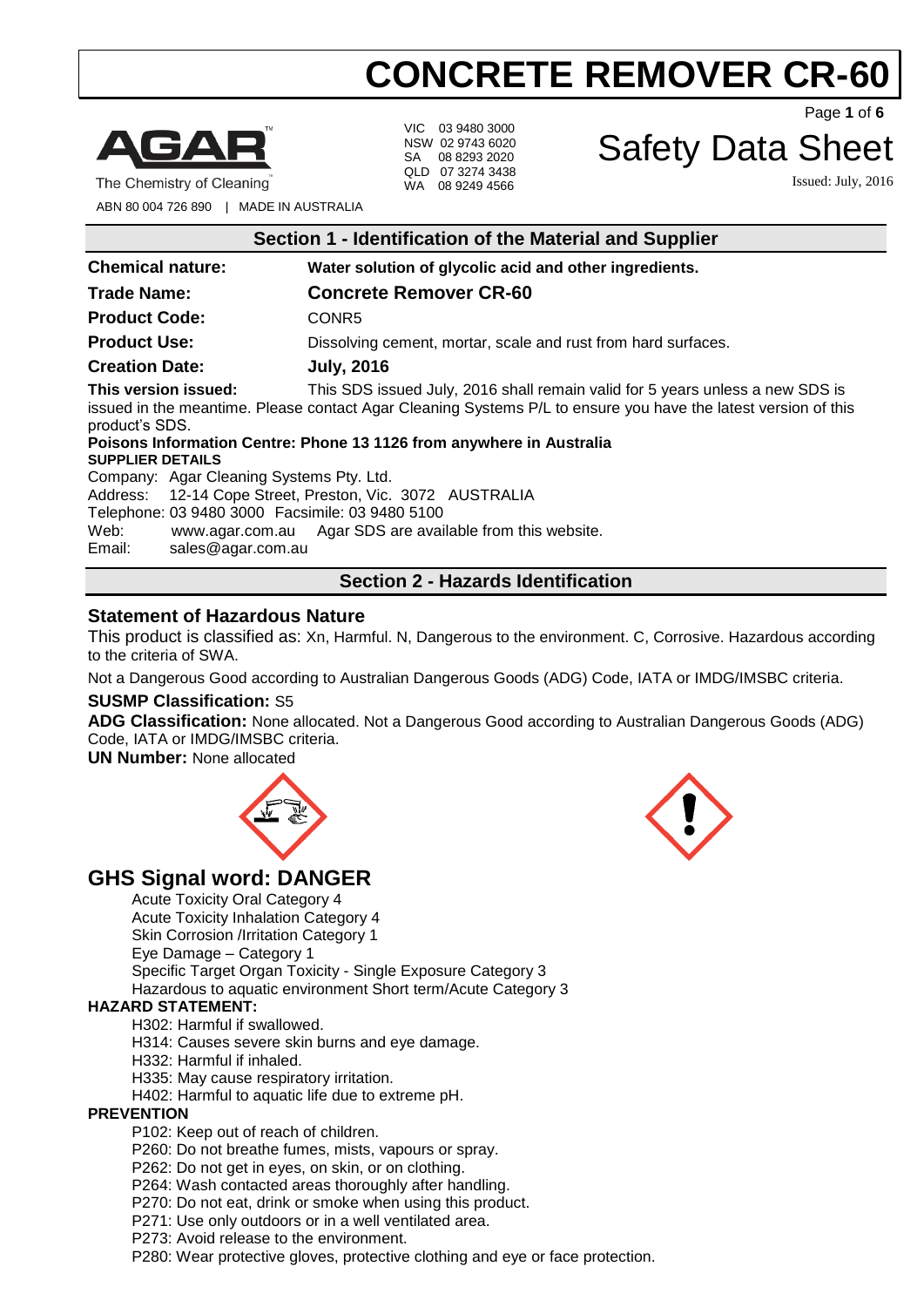#### **RESPONSE**

P363: Wash contaminated clothing before reuse.

P301+P312: IF SWALLOWED: Call a POISON CENTRE or doctor if you feel unwell.

P301+P330+P331: IF SWALLOWED: Rinse mouth. Do NOT induce vomiting.

P303+P361+P353: IF ON SKIN (or hair): Remove immediately all contaminated clothing. Rinse skin with water.

P304+P340: IF INHALED: Remove victim to fresh air and keep at rest in a position comfortable for breathing. P305+P351+P338: IF IN EYES: Rinse cautiously with water for several minutes. Remove contact lenses, if present and easy to do. Continue rinsing.

#### **STORAGE**

P405: Store locked up.

#### **DISPOSAL**

P501: If they can not be recycled, dispose of contents to an approved waste disposal plant and containers to landfill (see Section 13 of this SDS).

**This product becomes non-hazardous when diluted to 1 in 80 or 1.25% in water.**

#### **Emergency Overview**

**Physical Description & Colour**: Clear, green liquid.

#### **Odour:** No odour.

**Major Health Hazards:** causes burns, harmful by inhalation and if swallowed, respiratory tract irritant.

|                                                                                                                       | <b>Section 3 - Composition/Information on Ingredients</b> |           |         |                                |
|-----------------------------------------------------------------------------------------------------------------------|-----------------------------------------------------------|-----------|---------|--------------------------------|
| Ingredients                                                                                                           | <b>CAS No</b>                                             | Conc,%    |         | TWA $(mg/m^3)$ STEL $(mg/m^3)$ |
| Glycolic acid                                                                                                         | 79-14-1                                                   | $10 - 30$ | not set | not set                        |
| Anionic surfactants                                                                                                   | secret                                                    | <10       | not set | not set                        |
| Other non hazardous ingredients                                                                                       | various                                                   | $5 - 15$  | not set | not set                        |
| Water                                                                                                                 | 7732-18-5                                                 | to $100$  | not set | not set                        |
| This is a common state that the season and state of common state manners will state. Alloca and statefied of attenues |                                                           |           |         |                                |

This is a commercial product whose exact ratio of components may vary slightly. Minor quantities of other non hazardous ingredients are also possible.

The SWA TWA exposure value is the average airborne concentration of a particular substance when calculated over a normal 8 hour working day for a 5 day working week. The STEL (Short Term Exposure Limit) is an exposure value that may be equalled (but should not be exceeded) for no longer than 15 minutes and should not be repeated more than 4 times per day. There should be at least 60 minutes between successive exposures at the STEL. The term "peak "is used when the TWA limit, because of the rapid action of the substance, should never be exceeded, even briefly.

# **Section 4 - First Aid Measures**

### **General Information:**

You should call The Poisons Information Centre if you feel that you may have been poisoned, burned or irritated by this product. The number is 13 1126 from anywhere in Australia (0800 764 766 in New Zealand) and is available at all times. Have this SDS with you when you call.

**Inhalation:** If symptoms of poisoning become evident, contact a Poisons Information Centre, or call a doctor at once. Remove source of contamination or move victim to fresh air. If breathing is difficult, oxygen may be beneficial if administered by trained personnel, preferably on a doctor's advice. DO NOT allow victim to move about unnecessarily. Symptoms of pulmonary oedema can be delayed up to 48 hours after exposure.

**Skin Contact:** Flush contaminated area with lukewarm, gently flowing water for at least 20-30 minutes, by the clock. DO NOT INTERRUPT FLUSHING. If necessary, keep emergency vehicle waiting (show paramedics this MSDS and take their advice). Under running water, remove contaminated clothing, shoes and leather goods (e.g. watchbands and belts). If irritation persists, repeat flushing. Seek medical attention.

**Eye Contact:** Immediately flush the contaminated eye(s) with lukewarm, gently flowing water for at least 20-30 minutes, by the clock, while holding the eyelid(s) open. Neutral saline solution may be used as soon as it is available. DO NOT INTERRUPT FLUSHING. If necessary, keep emergency vehicle waiting (show paramedics this MSDS and take their advice). Take care not to rinse contaminated water into the unaffected eye or onto face. If irritation persists, repeat flushing. Call a Poisons Information Centre or a doctor urgently. Take special care if exposed person is wearing contact lenses.

**Ingestion:** If swallowed, do NOT induce vomiting; rinse mouth thoroughly with water and contact a Poisons Information Centre. Urgent hospital treatment is likely to be needed. Give activated charcoal if instructed.

Page **2** of **6**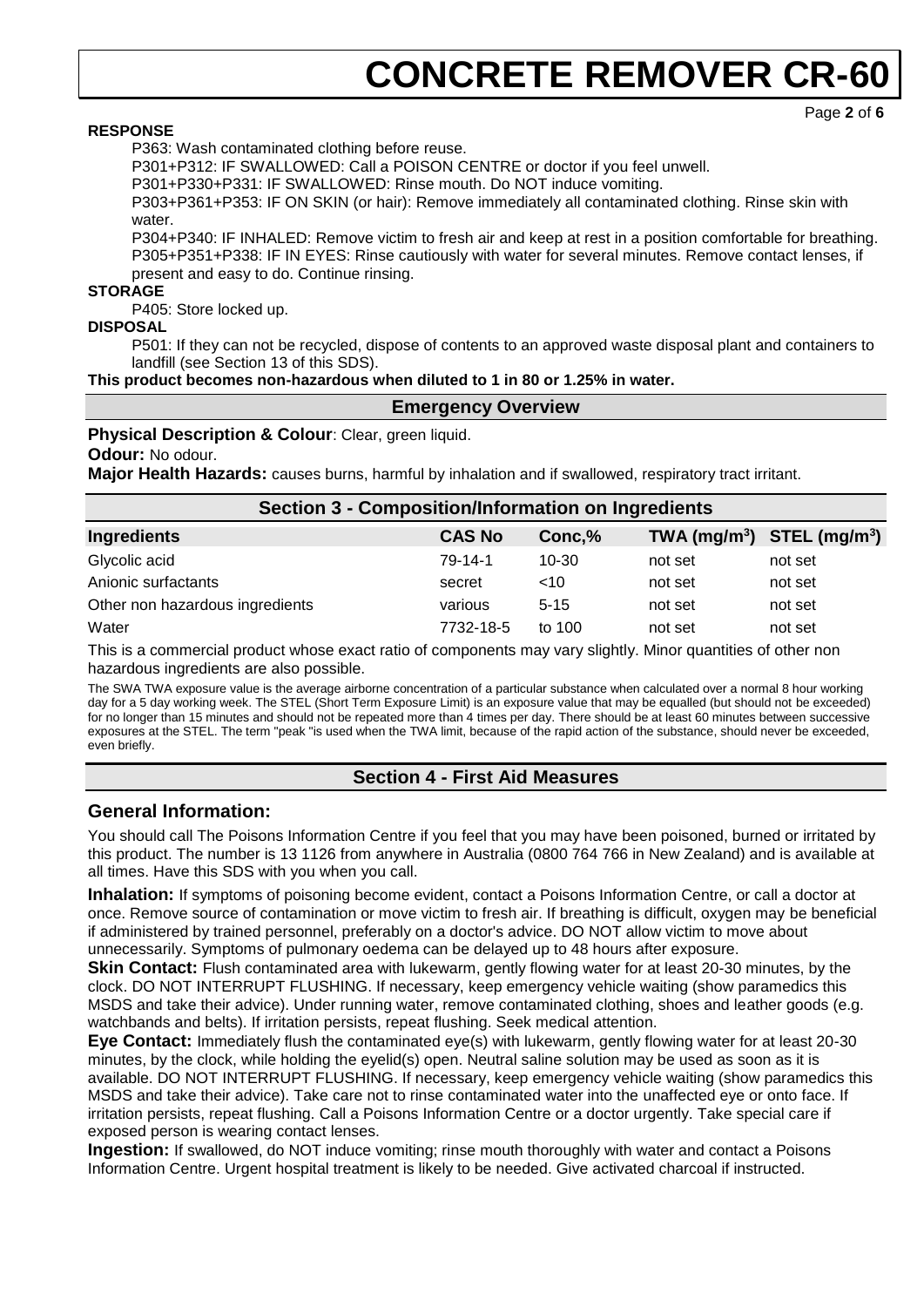# **Section 5 - Fire Fighting Measures**

**Fire and Explosion Hazards**: The major hazard in fires is usually inhalation of heated and toxic or oxygen deficient (or both), fire gases. There is no risk of an explosion from this product under normal circumstances if it is involved in a fire.

Only small quantities of decomposition products are expected from this product at temperatures normally achieved in a fire. This will only occur after heating to dryness.

Fire decomposition products from this product are likely to be irritating if inhaled.

**Extinguishing Media:** Not combustible. Use extinguishing media suited to burning materials.

**Fire Fighting:** If a significant quantity of this product is involved in a fire, call the fire brigade.

| Flash point:                     | Does not burn.                  |
|----------------------------------|---------------------------------|
| <b>Upper Flammability Limit:</b> | Does not burn.                  |
| <b>Lower Flammability Limit:</b> | Does not burn.                  |
| <b>Autoignition temperature:</b> | Not applicable - does not burn. |
| <b>Flammability Class:</b>       | Does not burn.                  |
|                                  |                                 |

# **Section 6 - Accidental Release Measures**

**Accidental release:** In the event of a major spill, prevent spillage from entering drains or water courses. Wear full protective chemically resistant clothing including eye/face protection, gauntlets and self contained breathing apparatus. See below under Personal Protection regarding Australian Standards relating to personal protective equipment. Suitable materials for protective clothing include rubber, PVC, butyl rubber. Eye/face protective equipment should comprise as a minimum, protective goggles. If there is a significant chance that vapours or mists are likely to build up in the cleanup area, we recommend that you use a respirator. Usually, no respirator is necessary when using this product. However, if you have any doubts consult the Australian Standard mentioned below (section 8).

Stop leak if safe to do so, and contain spill. Absorb onto sand, vermiculite or other suitable absorbent material. If spill is too large or if absorbent material is not available, try to create a dike to stop material spreading or going into drains or waterways. Sweep up and shovel or collect recoverable product into labelled containers for recycling or salvage, and dispose of promptly. Recycle containers wherever possible after careful cleaning. After spills, wash area preventing runoff from entering drains. If a significant quantity of material enters drains, advise emergency services. Contaminated area may be neutralised by washing with weak or dilute alkali. Baking soda, washing soda and limestone are suitable. This material may be suitable for approved landfill. Ensure legality of disposal by consulting regulations prior to disposal. Thoroughly launder protective clothing before storage or re-use. Advise laundry of nature of contamination when sending contaminated clothing to laundry.

# **Section 7 - Handling and Storage**

**Handling:** Keep exposure to this product to a minimum, and minimise the quantities kept in work areas. Check Section 8 of this SDS for details of personal protective measures, and make sure that those measures are followed. The measures detailed below under "Storage" should be followed during handling in order to minimise risks to persons using the product in the workplace. Also, avoid contact or contamination of product with incompatible materials listed in Section 10.

**Storage:** This product is a Scheduled Poison. Observe all relevant regulations regarding sale, transport and storage of this schedule of poison. Make sure that containers of this product are kept tightly closed. Make sure that the product does not come into contact with substances listed under "Incompatibilities" in Section 10. Some liquid preparations settle or separate on standing and may require stirring before use. Check packaging - there may be further storage instructions on the label.

# **Section 8 - Exposure Controls and Personal Protection**

The following Australian Standards will provide general advice regarding safety clothing and equipment:

Respiratory equipment: **AS/NZS 1715**, Protective Gloves: **AS 2161**, Occupational Protective Clothing: AS/NZS 4501 set 2008, Industrial Eye Protection: **AS1336** and **AS/NZS 1337**, Occupational Protective Footwear: **AS/NZS2210**.

**SWA Exposure Limits TWA (mg/m<sup>3</sup>**

### **) STEL (mg/m<sup>3</sup> )**

Exposure limits have not been established by SWA for any of the significant ingredients in this product.

No special equipment is usually needed when occasionally handling small quantities. The following instructions are for bulk handling or where regular exposure in an occupational setting occurs without proper containment systems. **Ventilation:** This product should only be used in a well ventilated area. If natural ventilation is inadequate, use of a fan is suggested.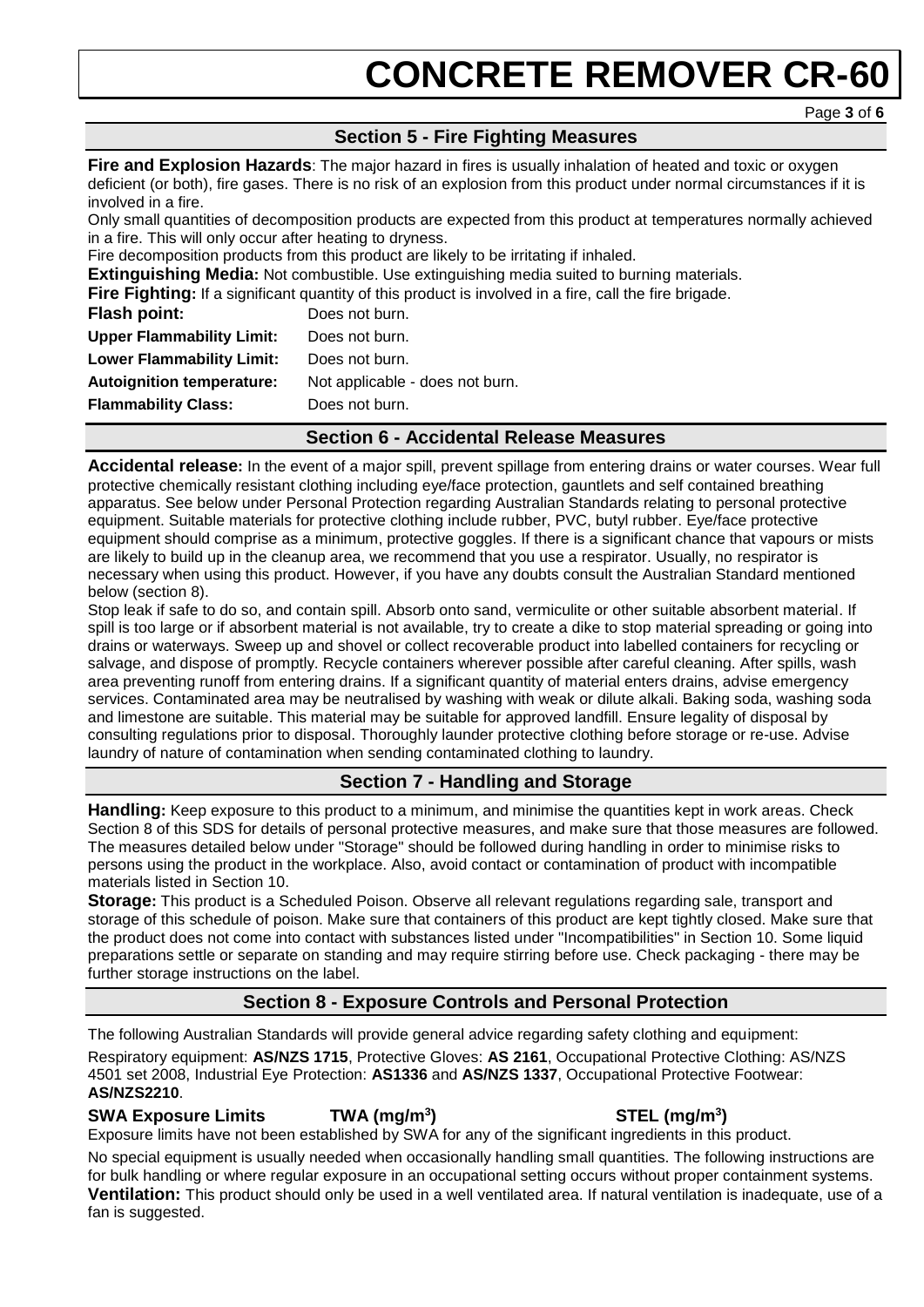Page **4** of **6**

**Eye Protection:** Your eyes must be completely protected from this product by splash resistant goggles with face shield. All surrounding skin areas must be covered. Emergency eye wash facilities must also be available in an area close to where this product is being used.

**Skin Protection:** Because of the dangerous nature of this product, make sure that all skin areas are completely covered by impermeable gloves, overalls, hair covering, apron and face shield. See below for suitable material types.

**Protective Material Types:** We suggest that protective clothing be made from the following materials: rubber, PVC, butyl rubber.

**Respirator:** Usually, no respirator is necessary when using this product. However, if you have any doubts consult the Australian Standard mentioned above.

Safety deluge showers should, if practical, be provided near to where this product is being handled commercially.

#### **Section 9 - Physical and Chemical Properties:**

| <b>Physical Description &amp; colour:</b> | Clear, green liquid.                      |
|-------------------------------------------|-------------------------------------------|
| Odour:                                    | No odour.                                 |
| <b>Boiling Point:</b>                     | Approximately 100°C at 100kPa.            |
| <b>Freezing/Melting Point:</b>            | Below 0°C.                                |
| <b>Volatiles:</b>                         | Water component.                          |
| <b>Vapour Pressure:</b>                   | 2.37 kPa at 20°C (water vapour pressure). |
| <b>Vapour Density:</b>                    | As for water.                             |
| <b>Specific Gravity:</b>                  | 1.2 at $20^{\circ}$ C                     |
| <b>Water Solubility:</b>                  | Completely soluble in water.              |
| pH:                                       | $0.5-1.5$ (as supplied)                   |
| <b>Volatility:</b>                        | No data.                                  |
| <b>Odour Threshold:</b>                   | No data.                                  |
| <b>Evaporation Rate:</b>                  | As for water.                             |
| <b>Coeff Oil/water Distribution:</b>      | No data                                   |
| <b>Autoignition temp:</b>                 | Not applicable - does not burn.           |

### **Section 10 - Stability and Reactivity**

**Reactivity:** This product is unlikely to react or decompose under normal storage conditions. However, if you have any doubts, contact the supplier for advice on shelf life properties.

**Conditions to Avoid:** Keep containers tightly closed.

**Incompatibilities:** bases, zinc, tin, aluminium and their alloys, other substances reactive with moderately strongly acidic liquids.

**Fire Decomposition:** Only small quantities of decomposition products are expected from this product at temperatures normally achieved in a fire. This will only occur after heating to dryness. Combustion forms carbon dioxide, and if incomplete, carbon monoxide and possibly smoke. Water is also formed. May form oxides of sulfur (sulfur dioxide is a respiratory hazard) and other sulfur compounds. Most will have a foul odour. Sodium compounds. Carbon monoxide poisoning produces headache, weakness, nausea, dizziness, confusion, dimness of vision, disturbance of judgment, and unconsciousness followed by coma and death.

**Polymerisation:** This product will not undergo polymerisation reactions.

# **Section 11 - Toxicological Information**

#### **Information on toxicological effects:**

| Acute toxicity                                            | May be harmful if swallowed.<br>Acute Oral LD50: Rat = approx. 1318 mg/kg<br>(calculated, based on data from components) |
|-----------------------------------------------------------|--------------------------------------------------------------------------------------------------------------------------|
| Skin corrosion/irritation                                 | Corrosion.                                                                                                               |
| Serious eye damage/irritation                             | Serious eye damage.                                                                                                      |
| Respiratory or skin sensitisation                         | No known significant effects or hazards.                                                                                 |
| Germ cell mutagenicity                                    | No known significant effects or hazards.                                                                                 |
| Carcinogenicity                                           | No known significant effects or hazards.                                                                                 |
| Reproductive toxicity                                     | No known significant effects or hazards.                                                                                 |
| Specific target organ toxicity<br>(STOT)- single exposure | No known significant effects or hazards.                                                                                 |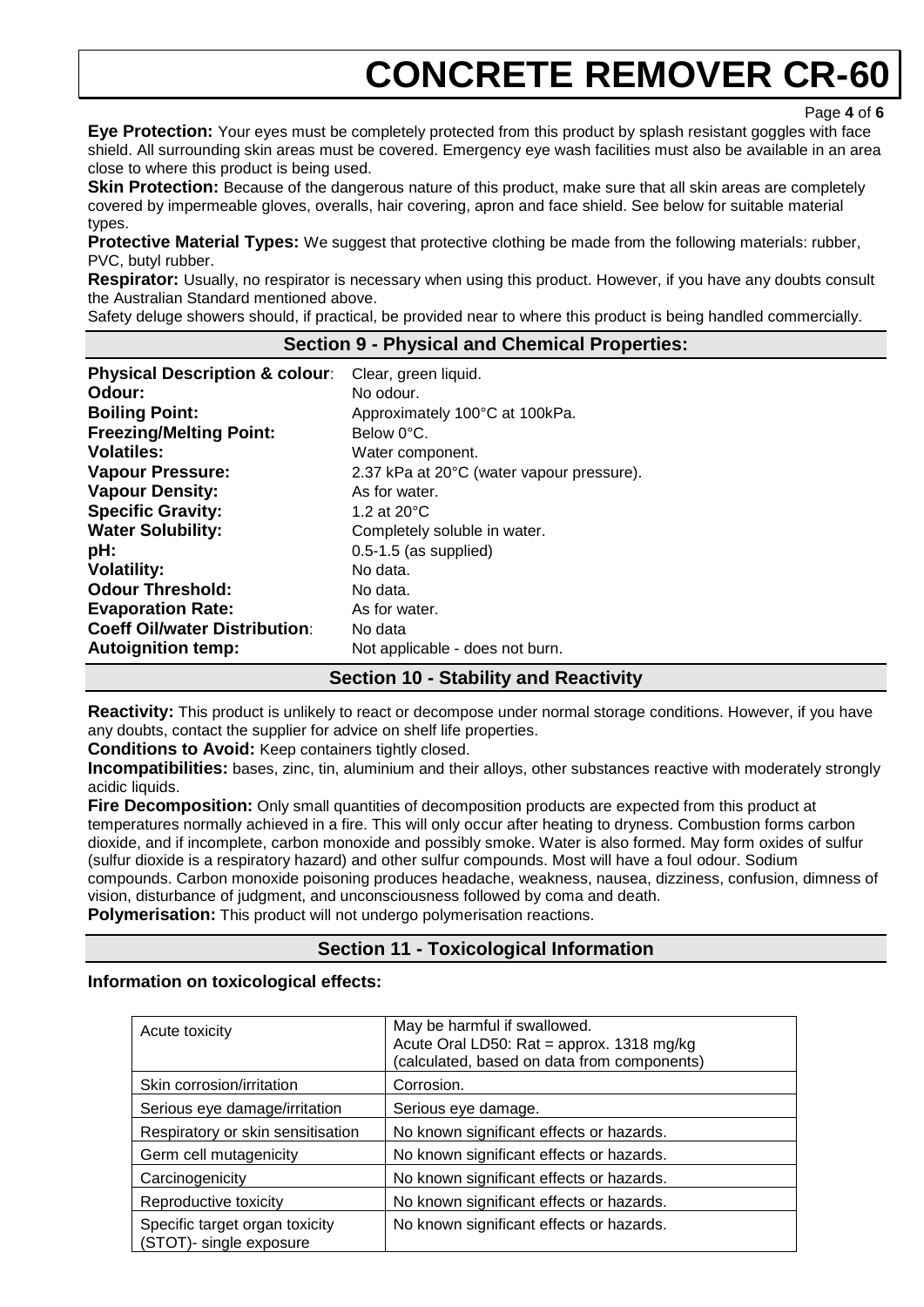Page **5** of **6**

| Specific target organ toxicity<br>(STOT)- repeated exposure | No known significant effects or hazards. |  |
|-------------------------------------------------------------|------------------------------------------|--|
| Aspiration hazard                                           | No known significant effects or hazards. |  |

### **Classification of Hazardous Ingredients**

#### **Ingredient: Health effects:**

Anionic detergents Skin irritation and severe eye irritation. Glycolic acid Skin corrosion and serious eye damage.

# **Potential Health Effects**

# **Inhalation:**

**Short Term Exposure:** Available data shows that this product is harmful, but symptoms are not available. In addition product is an inhalation irritant. Symptoms may include headache, irritation of nose and throat and increased secretion of mucous in the nose and throat. Other symptoms may also become evident, but they should disappear after exposure has ceased. If liquid enters nasal passages, it will cause pain and burn nasal membranes. Patients with inhalation burns may develop acute pulmonary oedema.

**Long Term Exposure:** No data for health effects associated with long term inhalation.

# **Skin Contact:**

**Short Term Exposure:** This product is corrosive to the skin. Capable of causing moderate to severe burns with ulceration. Can penetrate to deeper layers of skin, resulting in third degree burns. Corrosion will continue until product is removed or neutralised. Severity depends on concentration and duration of exposure. Burns may not be immediately painful; the onset of pain may be minutes to hours.

**Long Term Exposure:** No data for health effects associated with long term skin exposure.

# **Eye Contact:**

**Short Term Exposure:** This product is corrosive to eyes. It will cause severe pain, and corrosion of the eye and surrounding facial tissues. Unless exposure is quickly treated, permanent blindness and facial scarring is likely. **Long Term Exposure:** No data for health effects associated with long term eye exposure.

# **Ingestion:**

**Short Term Exposure:** Significant oral exposure is considered to be unlikely. Available data shows that this product is harmful, but symptoms are not available. However, this product is corrosive to the gastrointestinal tract. Capable of causing moderate to severe burns with ulceration. Can penetrate to deeper layers of skin, resulting in third degree burns. Corrosion will continue until product is removed or neutralised. Severity depends on concentration and duration of exposure.

**Long Term Exposure:** No data for health effects associated with long term ingestion.

# **Carcinogen Status:**

**SWA:** No significant ingredient is classified as carcinogenic by SWA.

**NTP:** No significant ingredient is classified as carcinogenic by NTP.

**IARC:** No significant ingredient is classified as carcinogenic by IARC.

# **Section 12 - Ecological Information**

This product is biodegradable. It will not accumulate in the soil or water or cause long term problems. However, until diluted or neutralised it will kill all aquatic organisms it contacts due to extreme pH.

# **Section 13 - Disposal Considerations**

**Disposal:** Containers should be emptied as completely as practical before disposal. If possible, recycle product and containers either in-house or send to recycle company. If this is not practical, send to a commercial waste disposal site.

# **Section 14 - Transport Information**

**UN Number:** This product is not classified as a Dangerous Good by ADG, IATA or IMDG/IMSBC criteria. No special transport conditions are necessary unless required by other regulations.

# **Section 15 - Regulatory Information**

**AICS:** All of the significant ingredients in this formulation are compliant with NICNAS regulations.